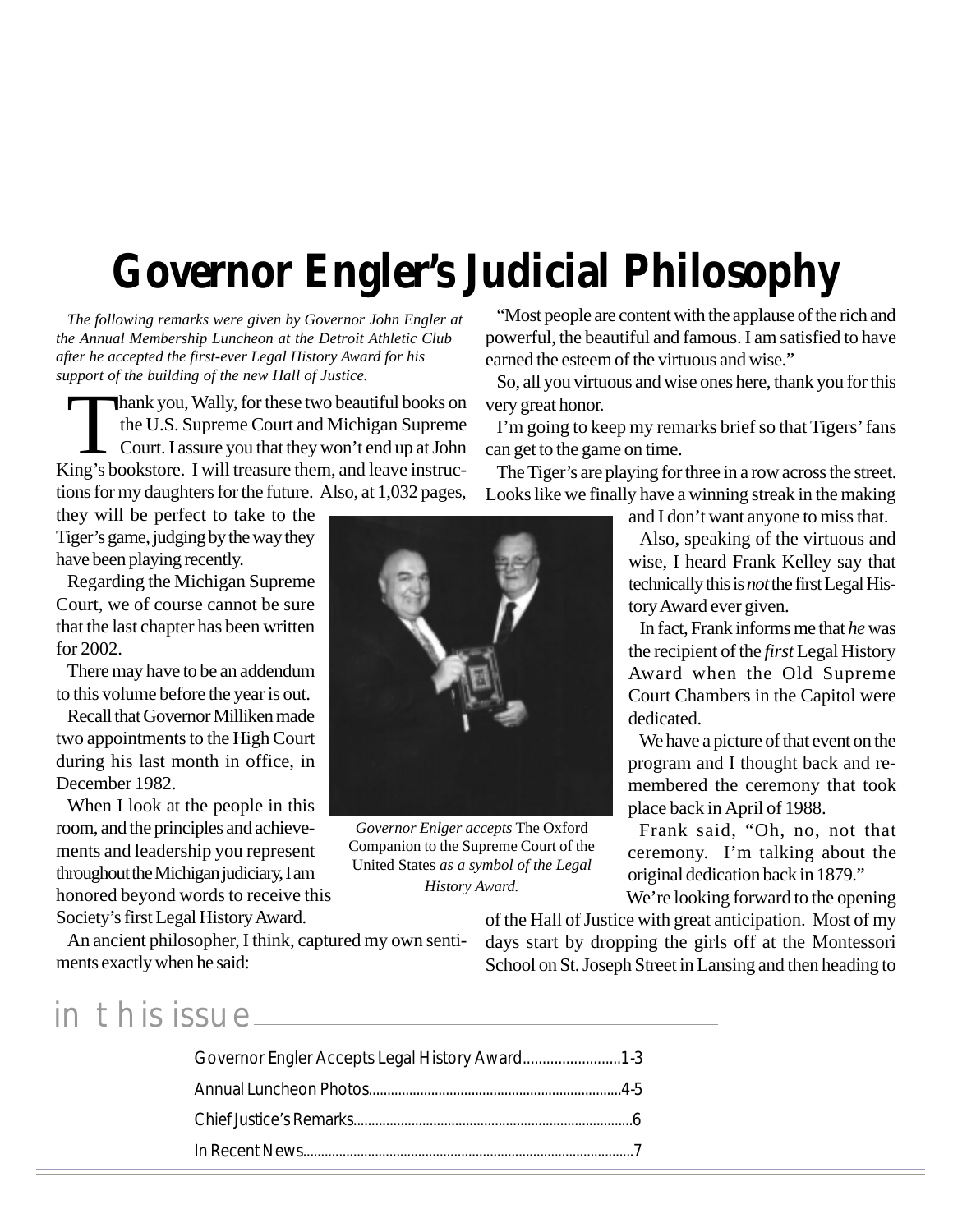ciples and right judicial thinking.

There is no doubt in my mind that this Society complements the work of our current Michigan Supreme Court, which is simply stellar.

It's one of the greatest things to be proud of … in a state full of great things to be proud of.

Just last Friday Gene Meyer, president of the Federalist Society in Washington, DC, told one of my assistants that the Michigan Supreme Court is, bar none, the best State court in America.

In decision after decision after decision, our High Court adheres to legal principles consistent with the Founders' understanding of the role of the judiciary in our constitutional republic.

Wally was kind enough to recall the large number of judicial appointments I've made over the last 11 plus years – 183 in all.

But even more important than the number of judges are their quality and independence and competence to sit on the bench.

When it comes to judicial appointments, I can be a little bit controversial but as in much else, my critics miss the point.

who understand that it is legislators, not judges, who

who believe that the people should govern through

who comprehend that the burden of policy-making is

Constitution or statute rather than on somebody's

In short: I'm looking for a few intelligent, hard-working

on the legislative not the judicial branch; who render decisions based on the *text* of the

They charge that I want a "Republican court." Or a "*politically* conservative court."

I want jurists on the Michigan bench:

their elected representatives;

make the law;

social agenda.

**"The Michigan Supreme Court, bar none, is the best State court in America"**

Or most heinous of all, a "John Engler court." That's sophistry. I've said it so many times when

courthouse. However, I will certainly be there on October 8<sup>th</sup> for the dedication and also on October 12<sup>th</sup>. I understand that they are throwing me a birthday party. It is going to be special. I've had the privilege of speaking at judicial investiture ceremonies and it is appropriate to mention it again today:

the Capitol. I usually come down the street where I can see the progression of the construction on the Hall of Justice. Right now they are adding a bit of landscaping and it is really looking terrific. When it does open, you are going to be able

Now we find ourselves looking forward to the next dedication – on October 8, 2002 – when the Hall of Justice opens its doors in Lansing, and the Historical Society will have a permanent home on the first floor, at the end of the Learning Center.

It is so appropriate that Dorothy Comstock Riley was Chief Justice at the re-dedication in 1988. She talked a lot about the Hall of Justice. She was an early, passionate advocate. She gave me some of the history of how many others have been in pursuit of having this accomplished and I think it is great that it is finally coming to fruition.

What Dorothy and Wally and the members of this Society have been doing these past 14 years is truly an act of civic virtue.

You are building up a patrimony of sound historic prin-

men and women with fidelity to the Constitution! In Michigan, we are blessed to have more than a few who are making their mark, and I am very proud of their

> achievements. As for the members of the Supreme Court, Gene Meyer is absolutely right – you are the very best. In historical perspective, it is certainly fair to compare our

current Supreme Court with the greatest court in Michigan history, when the "Big Four" – Justices Cooley, Campbell, Graves, and Christiancy – served on the bench.

The two courts are similar because of the integrity of their judicial method, which is textual and restrained.

Again, the aim is to seek out the original meaning of a statute or the Constitution, and to be guided by the words that are in the law, not by some "penumbra" or social agenda; not by what legislators hope for but by what they say.

Historically, that is consistent with the thinking of Hamilton, Madison, and the Framers of our U.S. Constitution.

Recall that at the Constitutional Convention of 1787, the Framers rejected proposals to set up an activist judiciary three separate times.

Later, in *Marbury* v. *Madison*, Chief Justice Marshall opined that the act of judicial review would be – and by implication should be – rare.

He was correct: judicial review would be rare in America for a long time.

michigan supreme court historical society

to see the Michigan Vietnam Veteran's Memorial in addition to the Hall of Justice. I generally try to stay away from the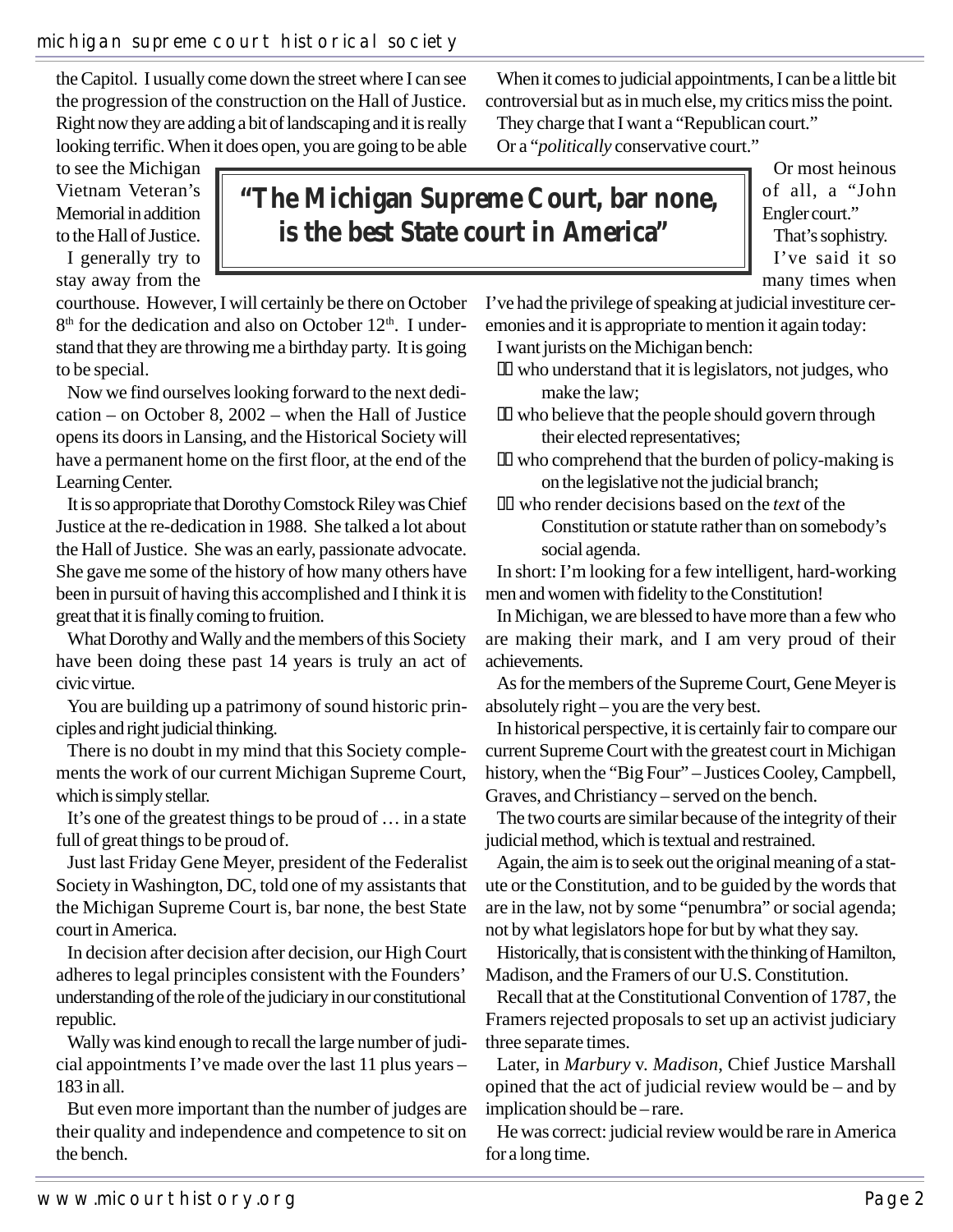Justices Holmes and Brandeis and others carried the banner of judicial restraint forward for later generations.

Unfortunately, we saw that start to change by a creeping activism that moved into the judiciary at the federal and the state level, and it was reinforced at times by professors in the law schools.

By the late 1960s, the judiciary was usurping legislatures' authority on a regular basis, dictating public policy on issues ranging from bussing to abortion.

One of the key achievements of the Reagan Revolution was to bring the idea of judicial restraint back into public discourse. We certainly had controversy in those days with the appointment of Chief Justice Rehnquist.

Even the contentious Bork hearings in the fall of 1987 gave our nation a much-needed tutorial in competing judicial philosophies.

I go through this all-too-brief historical recap to make the point that we cannot take the ideal of judicial restraint for granted.

It is absolutely vital to the health of our constitutional republic.

It transcends partisan politics, but needs protection by and within our political process.

Furthermore, it needs explaining, which is one of the reasons why the Michigan Supreme Court Historical Society is so important.

Just preserving the memory of the "Big Four" and other

great jurists is a worthy mission.

Recently I had the privilege of visiting the White House. On the first level there is this library that has quite a collection of books. You cannot help but notice that on the first shelf, there is this great book — Justice Cooley's treatise of the Constitution. There is an entire volume set. I don't know how many times they have been used or by whom, but by golly, there they are. They're in the White House, they are on a prominent shelf, and they are available.



*Governor Engler was honored for, among other things, his ongoing support of the Michigan Supreme Court Historical Society, as seen in this picture taken at the Rededication of* the history of the legacy of the *the Old Supreme Court Chambers in April 1988.*

For the record, the current Michigan Supreme Court has rendered decisions that in some cases run counter to my policies or social philosophy. However, I have to concede that upon closer examination of most of the cases, it is hard to argue with their results. In a few instances, the Legislature, to its credit, has gone back and rewritten the statute to clarify what they actually intended. That's as it should be. Why?

Precisely because they stick to interpreting the law *as written*.

They are fulfilling the duty our Founders envisioned for the judiciary.

The Legislature has to do its job well in order to allow the judiciary to do its job well. When everyone is robust in the exercise of their Constitutional authority, the system works rather well. In my life I've had the opportunity to serve in two of the branches and I've always argued that the branch that I'm in ought to be robust in the exercise of their authority. I did so as a lawmaker, and I've had to do so as Chief Executive.

Now, if that is the definition of a "judicial conservative," then I seek judicial conservatives for the High Court.

It is important to understand that a judicial conservative is not the same thing as a political conservative.

Political conservatives are advocates for certain public policy or social outcomes.

Not the judicial conservative.

Judicial conservatives liken their role to that of an umpire.

Others play the game; the judge calls the balls and strikes. In the seventh inning the rules are not going to change, the strike zone will not suddenly shrink or expand, and it won't be good enough if you almost touch home plate. The umpire cannot change those rules. That is the same logic that I

would like to see on the bench.

Which reminds me…. There's a game about to start,

and I promised not to go long.

So let me just say "thank you" very much for inviting me to come here. I promised Wally that I would not delay anyone from making the game.

This Society has rendered a great service by raising the awareness of the judiciary in our state and by continuing to talk of Court. I am grateful to you.

The people of Michigan will forever be in your debt. We are a better state because of your work. God bless you – and enjoy the game.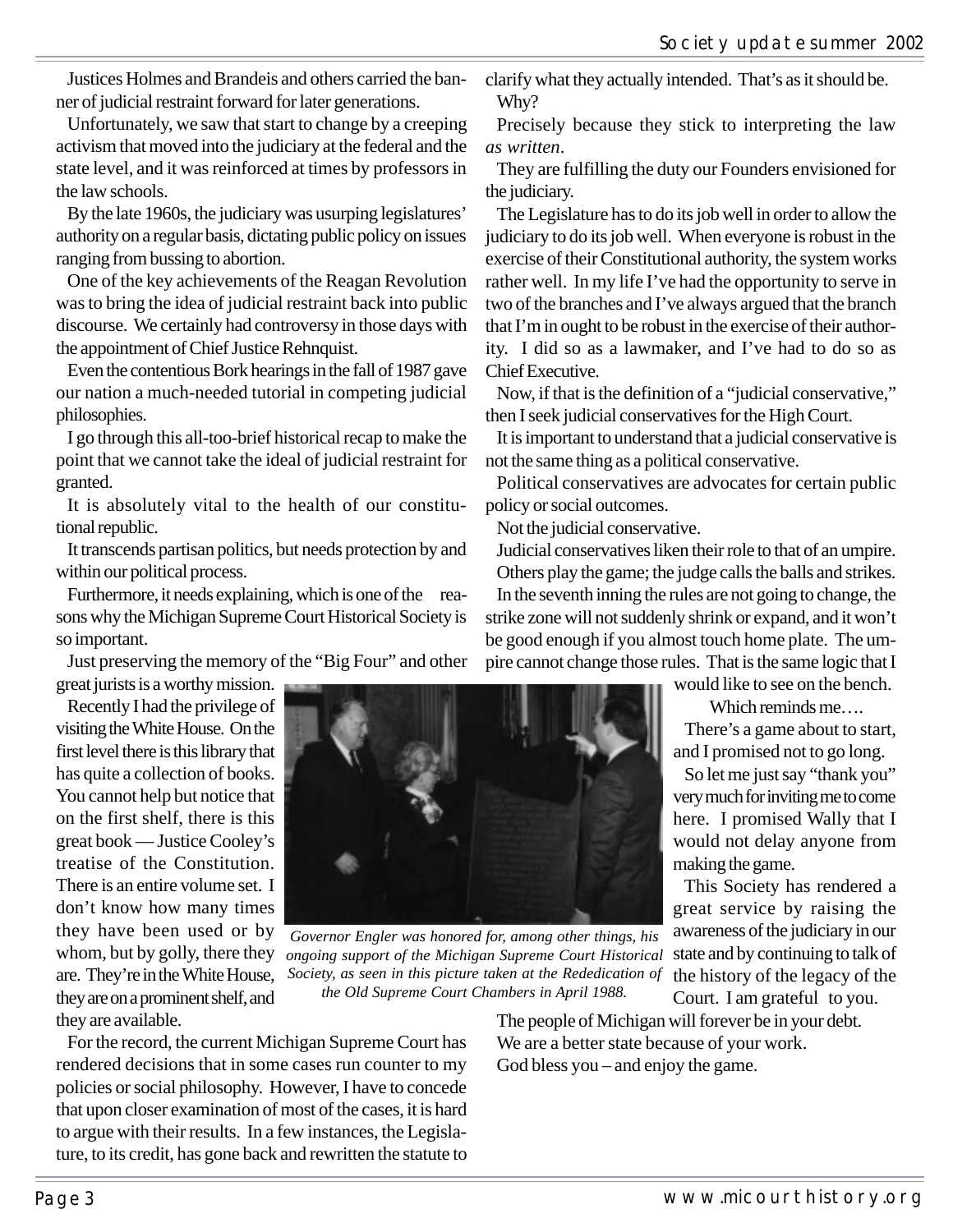## **Images from the 11th Annual Membership Luncheon**

The 11th Annual Membership Lunceheon was attended by nearly 150 Society members and guests, including five current Michgian Supreme Court justices and six former justices. Society President Wallace D. Riley welcomed attendees and honored the living former justices in attendance, as well as those who were unable to attend. Mr. Riley also honored the Society's Board of Directors, welcoming two new directors and presenting resolutions to two former directors. Chief Justice Corrigan spoke to the attendees, introducing her colleagues and addressing the Governor and his leadership role in the building of the Hall of Justice. Mr. Riley presented the Legal History award to the Governor and Governor Engler gave brief remarks thanking the Society and the Court for a job well done.



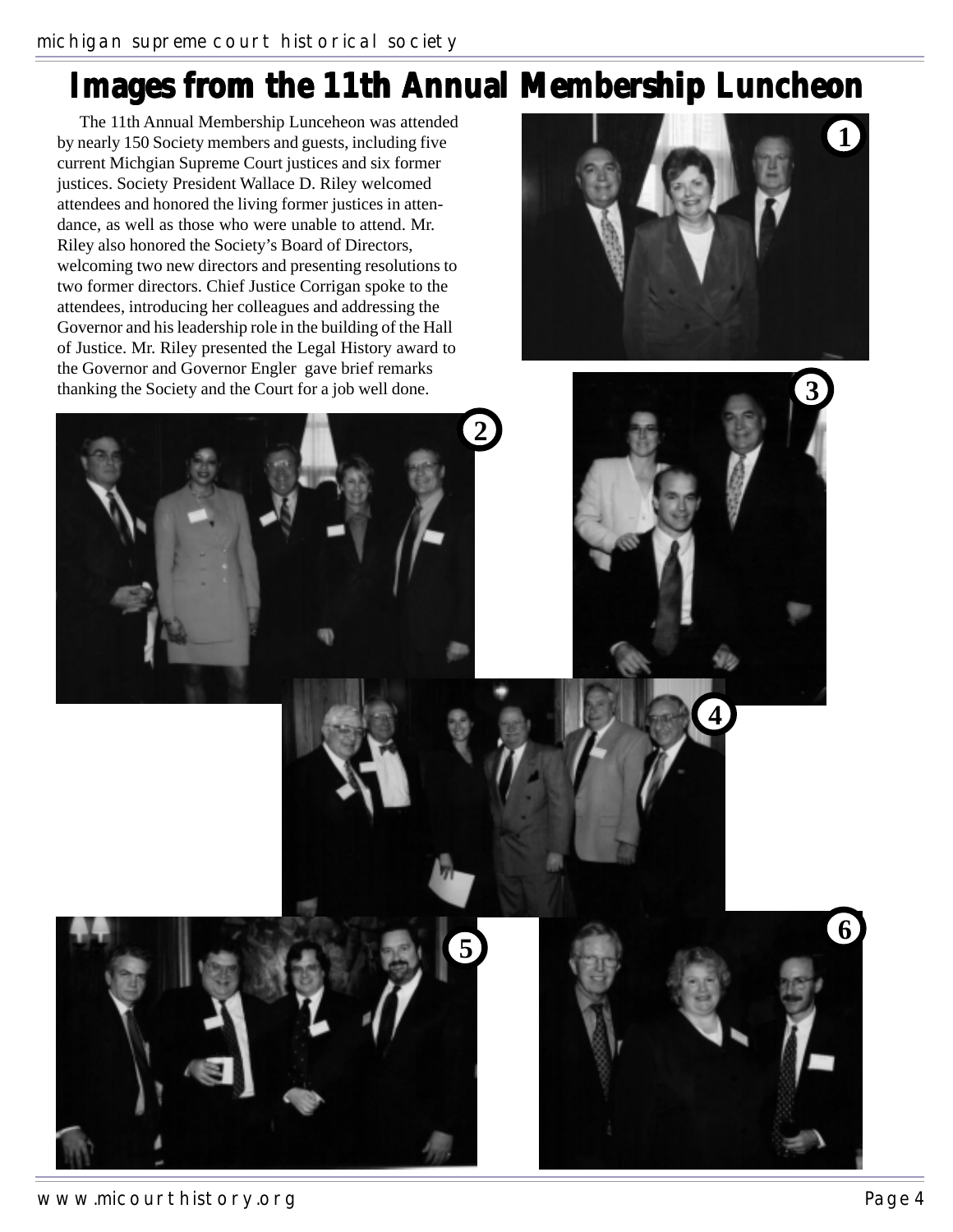**10**

# Thursday, April 18, 2002 — Detroit Athletic Club

**9**







**Pictured:** (1) Governor John Engler, Chief Justice Maura D. Corrigan, and Society President Wallace D. Riley each spoke at the Luncheon. (2) Society board members Frederick G. Buesser, III and Hon. Denise Langford Morris, former State Bar President J. Thomas Lenga, Society board members Hon. Wendy L. Potts and Lawrence G. Campbell (3) Felicia Courtright, Governor John Engler, and Hon. John T. Courtright (4) Society board member Eugene Mossner, former Justice Lawrence B. Lindemer, Society Executive Director Angela Bergman, Justice Michael F. Cavanagh, Lawrence Lindemer, Jr., and Society board member Alfred M. Butzbaugh (5) Phillip



Holman, Joseph O'Brien, Bruce Nichols, and Stephen Dart (6) Bob Martin, Rita Foley and another Luncheon attendee (7) Justice Elizabeth A. Weaver poses with two Society members. (8) Justice Markman poses with Terri Land and another Society member. (9) Guests at the Clark Hill table wait for the program to begin. (10) Members pose for the camera (11) William Hampton, Hon. Denise Langford Morris and Governor Engler (12) Society board members Wendy L. Potts, Christine D. Oldani, Frederick G. Buesser, III and David L. Porteous pose with Justices Cavanagh and Taylor and two Society members.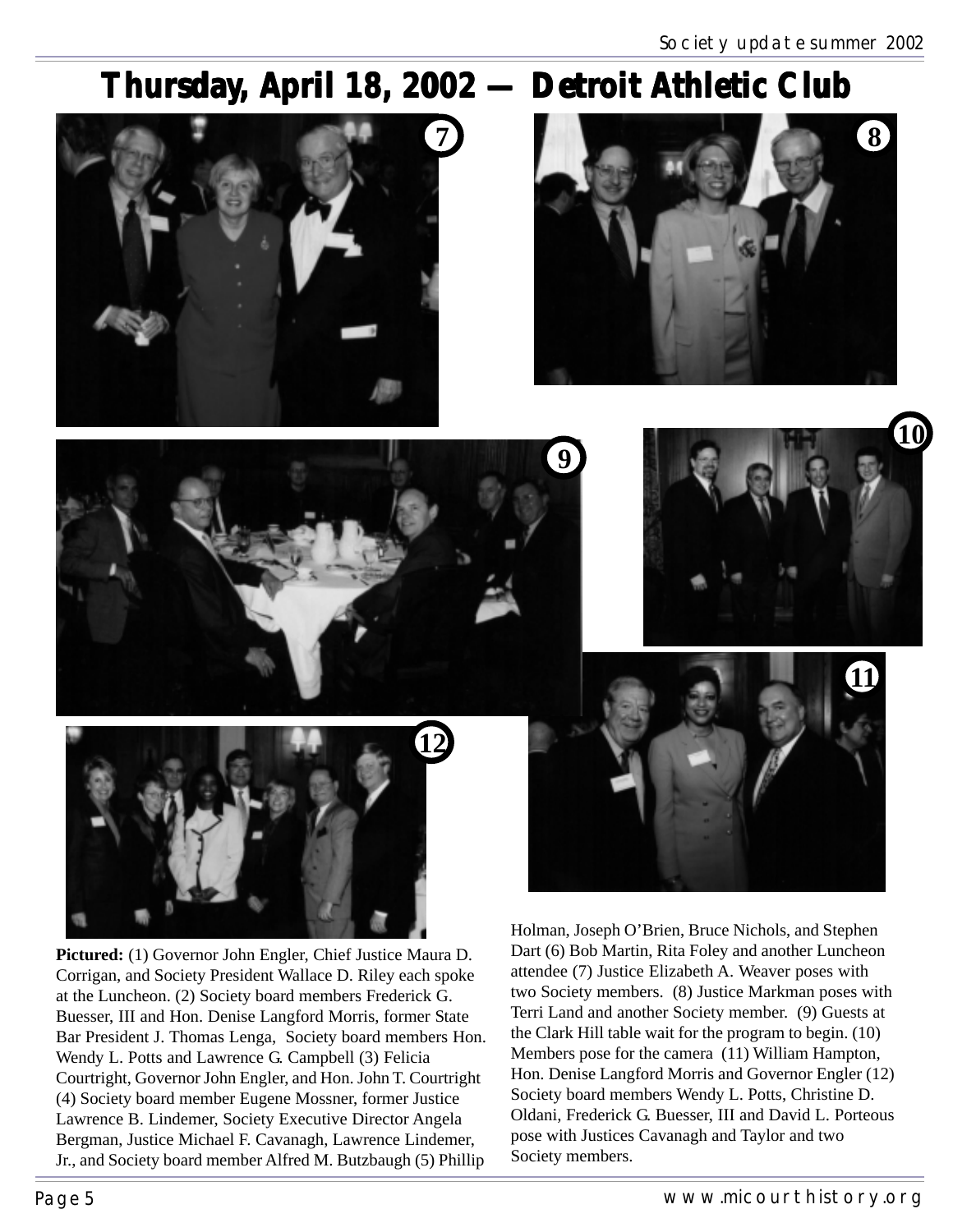# **Chief Justice Corrigan Addresses the Crowd**

*The following is an excerpt of the remarks given by Chief Justice Corrigan at the Annual Membership Luncheon at the Detroit Athletic Club. To view a full copy of her remarks, please go to www.micourthistory.com and click on Recent News.*

et me, on behalf of the Court, join the Society in congratulating Governor Engler in receiving this first award. The has been a week of awards. It began last Sunday for me will not have a ward that my father received in Cl ulating Governor Engler in receiving this first award. This has been a week of awards. It began last Sunday for me with a posthumous award that my father received in Cleveland, Ohio for his contributions as a leader in medicine. I thought that what was said then about leadership was so appropriate to my dad as a leader, and it is also particularly apt to describe John Engler.

I've had the privilege over the last two years as Chief Justice to work with this Governor on a number of projects of interest to both of our branches. I can tell you that he brings high energy to the task. You may not always agree with John Engler, and you may find him very controversial, but he is a man who is courageous and of high energy. I think this story describes who I think he is:

#### A Leader

*I went on a search to become a leader. I searched high and low. I spoke with authority. People listened, but alas, there was one who was wiser than I and they followed that individual. I sought to inspire confidence and the crowd responded, "Why should I trust you?" I postured, and I assumed the look of leadership with a countenance that flowed with confidence and pride. But many passed me by and never noticed my air of elegance. I ran ahead of the others and pointed the way to new heights. I demonstrated that I knew the route to greatness. And then I looked back, and I was alone. "What shall I do?" I queried. "I've tried hard and used all that I know." And I sat down and I pondered long. And then I listened to the voices around me. And I heard what the group was trying to accomplish. I rolled up my sleeves and joined in the work. As we worked, I asked, "Are we all together in what we want to do and how to get the job done?" And we thought together, and we fought together, and we struggled towards our goal. I found myself encouraging the fainthearted. I sought the ideas of those too shy to speak out. I praised those who worked hard. When our task was completed, one of the group turned to me and said, "This would not have been done without your leadership." At first I said, "I didn't lead, I just worked with the rest." And then I understood, leadership is not a goal. It is a way of reaching a goal. I lead best when I help others to go where they've decided to go. I lead best when I help others to use themselves creatively. I lead best when I forget about myself as a leader and focus on my group—their needs and their goals. To lead is to serve, to give, to achieve together.*

I think this is a beautiful description of leadership. I commend you, John Engler, for the way that you've led Michigan. And I particularly thank you, Governor, for what you've done with regard to the Hall of Justice. Many Chief Justices who preceded me worked very hard to obtain a Hall of Justice.

They experienced dashed hopes. We are about to have a courthouse and that's thanks to you. We are most grateful for that.

I want to just share with you the record of efforts during the past

forty years, to give you some historical perspective. In 1967, then Chief Justice John Dethmers presided at the presentation of a portrait of Justice George E. Bushnell. At that time, the Supreme Court presided in the same room where it had been for almost ninety years, in the Capitol building. In accepting the portrait, Justice Dethmers expressed the hope, and I quote, "that the long-continued assurances from some quarters that one day this court will be housed in a new court building may before long come true."

Three years later, the Supreme Court was still in the Capitol building and the Court had a new Chief Justice, the young Thomas Brennan. On that day, he presided at the closing of the courtroom. The Supreme Court was about to move to the G. Mennen Williams building. One of the speakers was Senator Thomas E. Schweigert. He brought with him the good wishes of the Legislature and also the hope that the Williams building would only be a temporary headquarters for the Court. Three decades later, the Court is about to depart from those "temporary headquarters." The next moment in this journey is going to be the dedication of the new Hall of Justice, which faces the Capitol on Martin Luther King Boulevard. If you go to Lansing, I hope you take a chance to look at the Hall of Justice. It's been a long, arduous trip to get there.

Let me say a word about buildings, because, after September 11, I understand better the impetus of people to have a permanent institution. Before September 11, I would say to various audiences that the Court was a permanent institution; after September 11, I've learned my lesson. The Court is not a permanent institution; what is permanent is courage and the hearts and minds of men and women who let these generations continue and proceed into the future.

But a courthouse is a testament; it is the spirit of justice; it is a testament to ordered liberty in our state. We're very proud of this new building. It represents courage and the spirit of justice. So I welcome all of you to our dedication on October 8<sup>th</sup> and to our dinner on October 12<sup>th</sup>. I hope you'll join us in celebrating the symbol that is the Hall of Justice. I thank you all and welcome you all again on behalf of the Court.

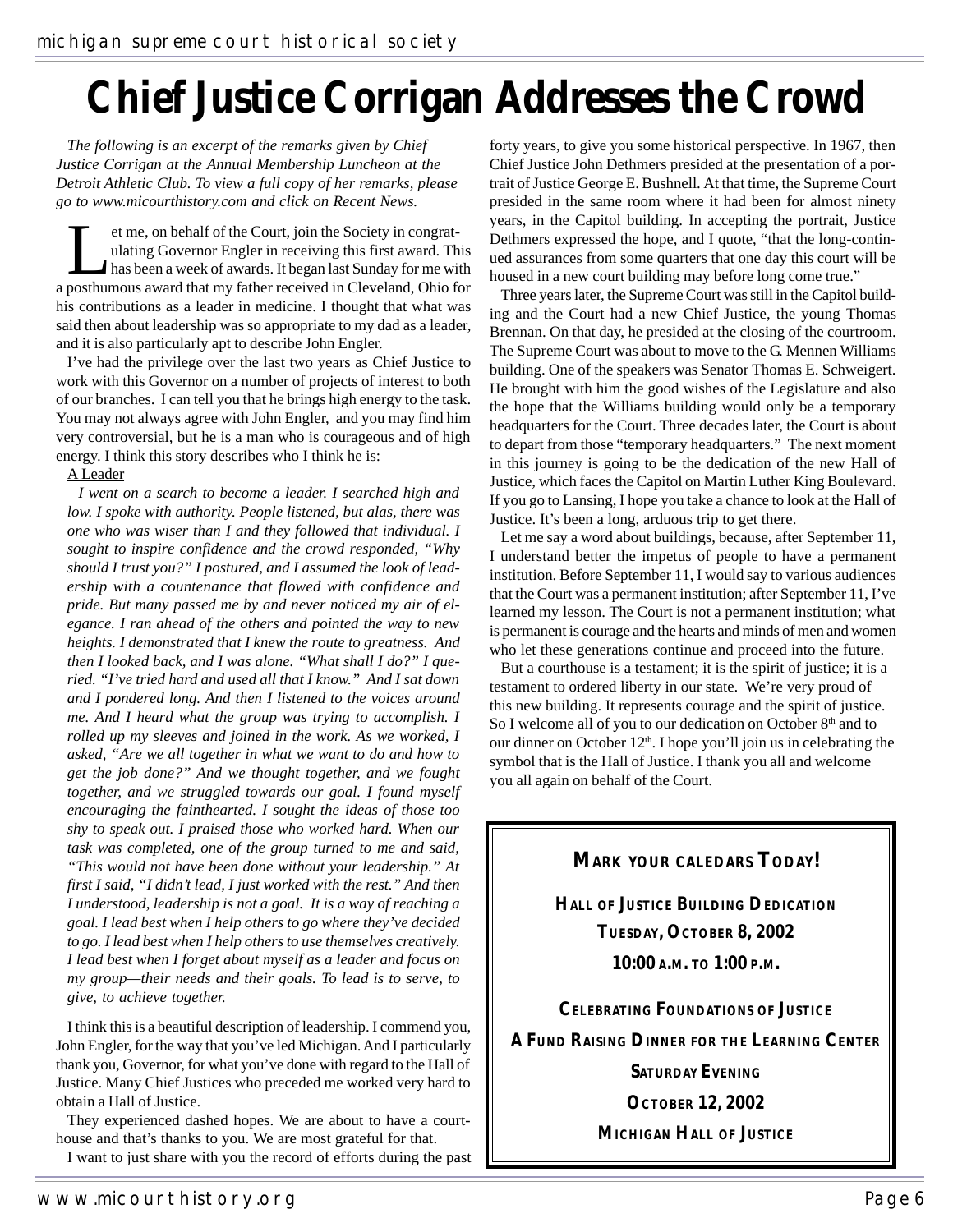# **In Recent News..........**

#### **Society Welcomes Two New Boardmembers, Honors Others**

At the April 18, 2002 Annual Meeting of the Michigan Supreme Court Historical Society's Board of Directors, Alfred M. Butzbaugh and Eugene Driker were welcomed as new Society board members.

Mr. Butzbaugh, a former State Bar President and a partner at Butzbaugh and Dewane in St. Joseph, will serve a three year term expiring in 2005.

Mr. Driker, a senior member of Barris Sott Denn & Driker PLLC in Detroit, filled the vacancy left by the death of Thomas McNish. He will finish out the term to expire in 2004.

In addition to welcoming the two new directors, the Board of Directors honored former directors Roger F. Lane and Thomas A. McNish by presenting resolutions thanking them for their years of service and their hard work on behalf of the Society.

To read more about the Society's new directors or to see the full text of the resolutions presented to Mr. Lane and Mr. McNish, please go to our website,

www.micourthistory.org, and click on Recent News.

#### **Society Unveils New Logo**

When the Society was formed in 1988, we needed letterhead, and Mr. Riley contacted Florida, Illinois, Missouri, and others for copies of their correspondence in order to see what type of logos they had created. All of the correspondence came back with replicas of the state's Supreme Court Building as their letterhead logos. Since we did not have a state Supreme Court building at the time, we asked the Center, now the College, for Creative Studies to conduct a competition to design a logo for us with the secret hope that someday it could be replaced.

At the Annual Membership Luncheon, a proposed version of new logo, featuring the Hall of Justice was unveiled.

If you have any input on the logo, which will first begin to appear on our letterhead and newsletters after the dedication of the building, please feel free to contact me at 517- 346-6419 or at abergman@micourthistory.org.



MICHIGAN SUPREME COURT **HISTORICAL SOCIETY** 



*Roger Lane accepts his resolution from President Riley.*

#### **New Coleman Intern Takes Over**

Henry Lau, the Coleman Intern for the spring 2002 semester, has finished his portion of the Oral History Project and Michelle Martin is taking over.

Michelle is a senior at Michigan State University double majoring in history and political science. She is originally from Climax, a small village ten minutes from Battle Creek. After graduating from MSU, she plans to attend law

school and hopes to practice international human rights law. She chose this position because it will

allow her to gain a closer look at the people who helped shape the fabric of the society in which we live.



Page 7 and 2008 and 2009 and 2012 www.micourthistory.org

*Phil Bickel and Don Forsblom, representatives of CMS Energy and co-workers of Thomas McNish, accept the resolution of the Board on his behalf.*